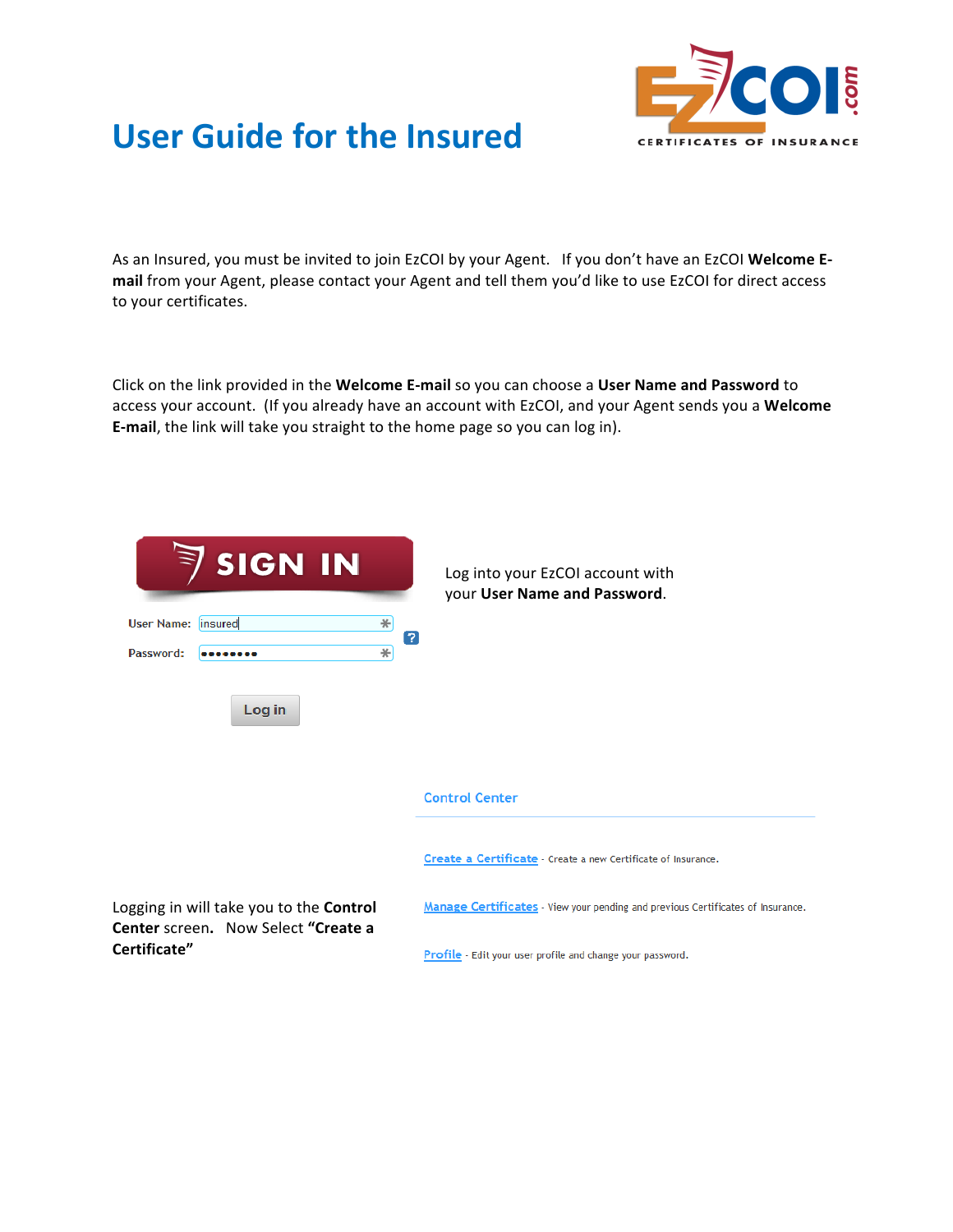Now choose "New Certificate Holder" for your first COI. Your Certificate Holders will be saved and displayed for you to access future renewal certificates fast and easy. (Your first experience with EzCOI will not have any Certificate Holders until you create them).

| <b>Agent Name</b> |                             |                        |
|-------------------|-----------------------------|------------------------|
|                   | Home Town Insurance Agency  | New Certificate Holder |
|                   | Certificate Holder          |                        |
|                   | <b>D&amp;B Contruction</b>  | Create Certificate     |
|                   | Fremont Property Management | Create Certificate     |

You are now on the **Enter Certificate Info** screen. Here, you type in the information as requested by your Certificate Holder. You can also specify special policy features (like **Additional Insured** or **Waiver of Subrogation**) and other special language in the Description section depending on your Certificate Holder's needs.

| <b>Certificate Holder</b> |                            |  |  |
|---------------------------|----------------------------|--|--|
|                           | <b>D&amp;B</b> Contruction |  |  |
|                           | 4126 E. Boulevard          |  |  |
|                           | Boise, ID 83709            |  |  |
|                           |                            |  |  |
|                           |                            |  |  |
|                           |                            |  |  |
|                           |                            |  |  |

**Description of Operations/Locations/Special Items** 

☑ Certificate Holder Is Named As An Additional Insured

Includes Waiver of Subrogation In Favor of Certificate Holder

Insert Other Language Requested By Certificate Holder

Certificate Holder is named as Additional Insured.

Adding any of these special features or language to the COI may require review and approval by your Agent. If so, EzCOI will notify your Agent that the COI needs to be reviewed. We will also advise you that your Agent is reviewing it for you.

 $\blacktriangleright$  Send a copy to the certificate holder.

john@propertymanager.com

You can also request that a copy of your Certificate be emailed directly to your Certificate Holder, in addition to your own email. When your entries are complete, select the **Continue** button at the bottom of the page.

Continue to Preview/Create Certificate